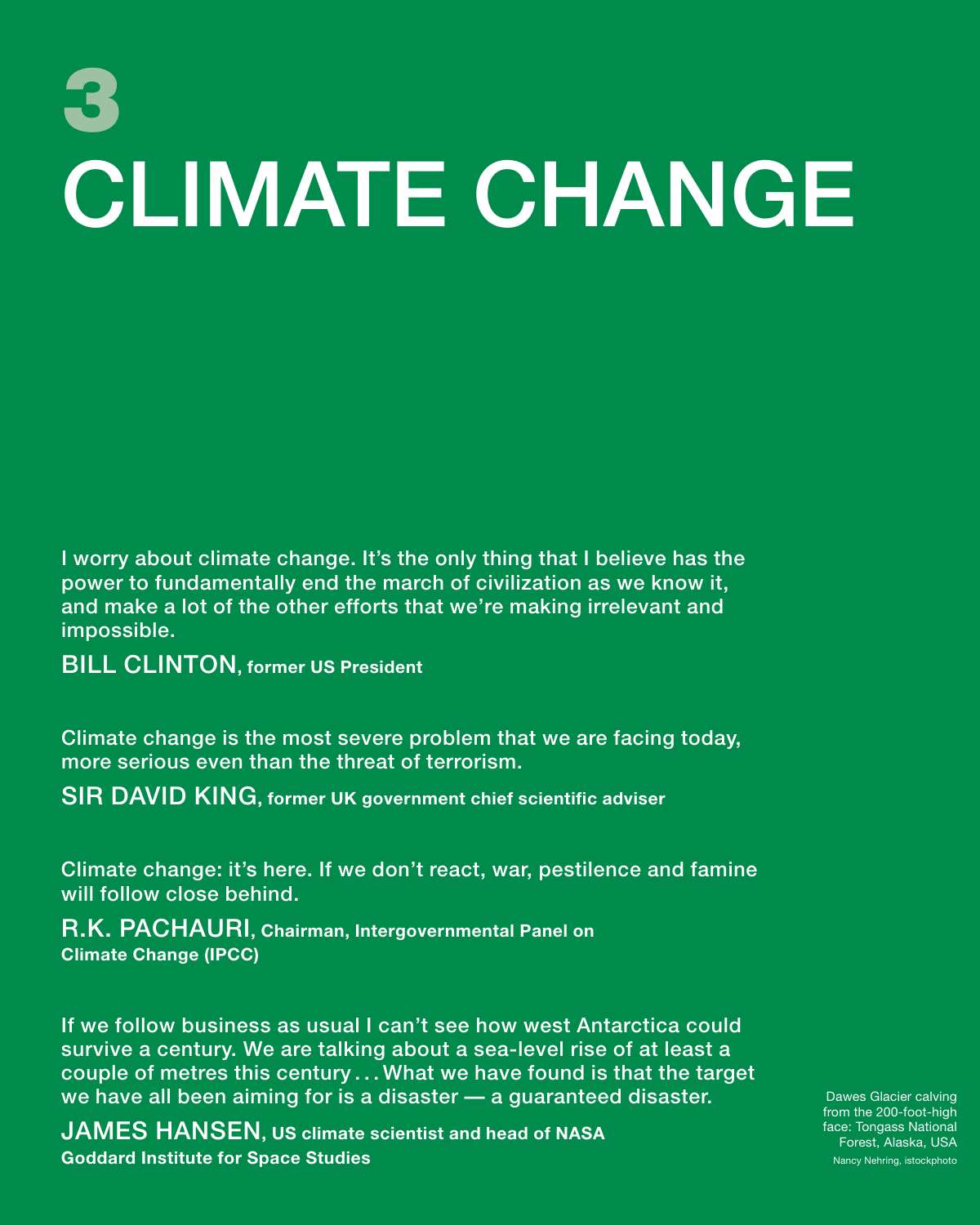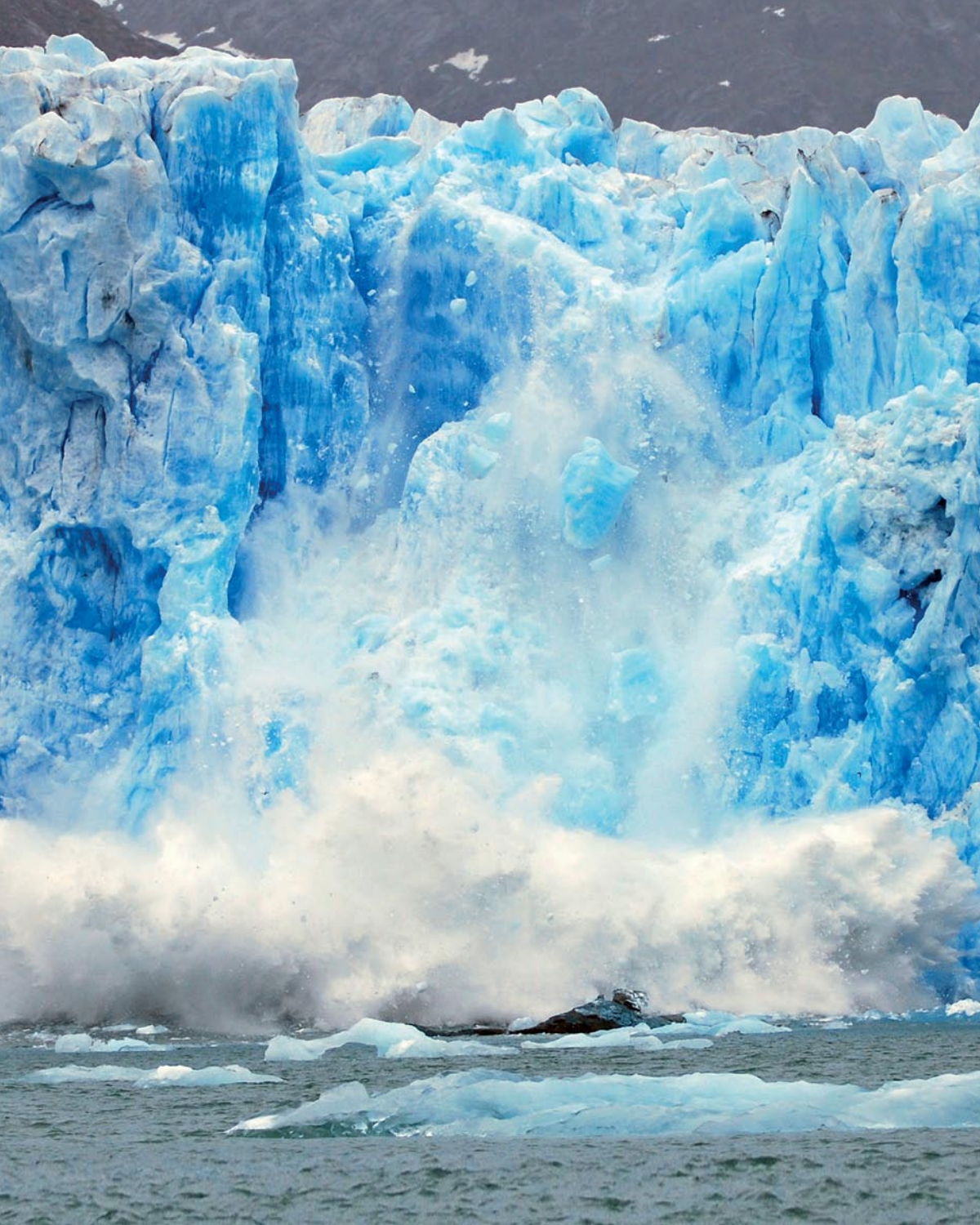# Our 'large-scale geophysical experiment'.

Scientists have long been aware of the Earth's extreme temperature variations, with the last major ice age ending about 10,000 years ago. However, in 1824 Jean-Baptiste Fourier discovered a global warming (or greenhouse) effect and, in 1861, the Irish physicist John Tyndall carried out key research on carbon dioxide  $(CO<sub>2</sub>)$  and heat absorption.

In 1896, Swedish and American scientists independently concluded that  $CO<sub>2</sub>$  was the likely cause of global warming. By 1957, US oceanographer Roger Revelle was warning that humanity is conducting a 'large-scale geophysical experiment', while colleague David Keeling set up the first continuous monitoring of  $CO<sub>2</sub>$  in the atmosphere, confirming year-on-year-rises.

Despite these early signs, it took until 1979 for the first World Climate Conference, organised by the World Meteorological Organisation (WMO), to state that 'continued expansion of man's activities on Earth may cause significant extended regional and even global changes of climate'. This led the WMO and the United Nations Environment Programme (UNEP) to establish a scientific advisory body: the Intergovernmental Panel on Climate Change (IPCC).

The IPCC issued its First Assessment Report in 1990, finding that the planet had warmed by 0.5°C in the past century and would rise further by 0.3°C per decade in the 21st century, accompanied by global mean sea level rises of 6 cm per decade.

- **1979** First World Climate Conference
- **1988** Intergovernmental Panel on Climate Change (IPCC) established
- **1990** 1st IPCC report finds 0.5°C warming
- **1992** UN Framework Convention on Climate Change (UNFCCC) signed
- **1995** 2nd IPCC report predicts significant socioeconomic impacts
- **1997** Kyoto Protocol sets targets for 34 major economies
- **2001** 3rd IPCC report shows rising temperatures and sea levels
- **2005** EU GHG Emission Trading Scheme begins trading
- **2006** Stern Review on Economics of Climate Change published
- **2007** 4th IPCC report shows 90% certainty of human cause of climate change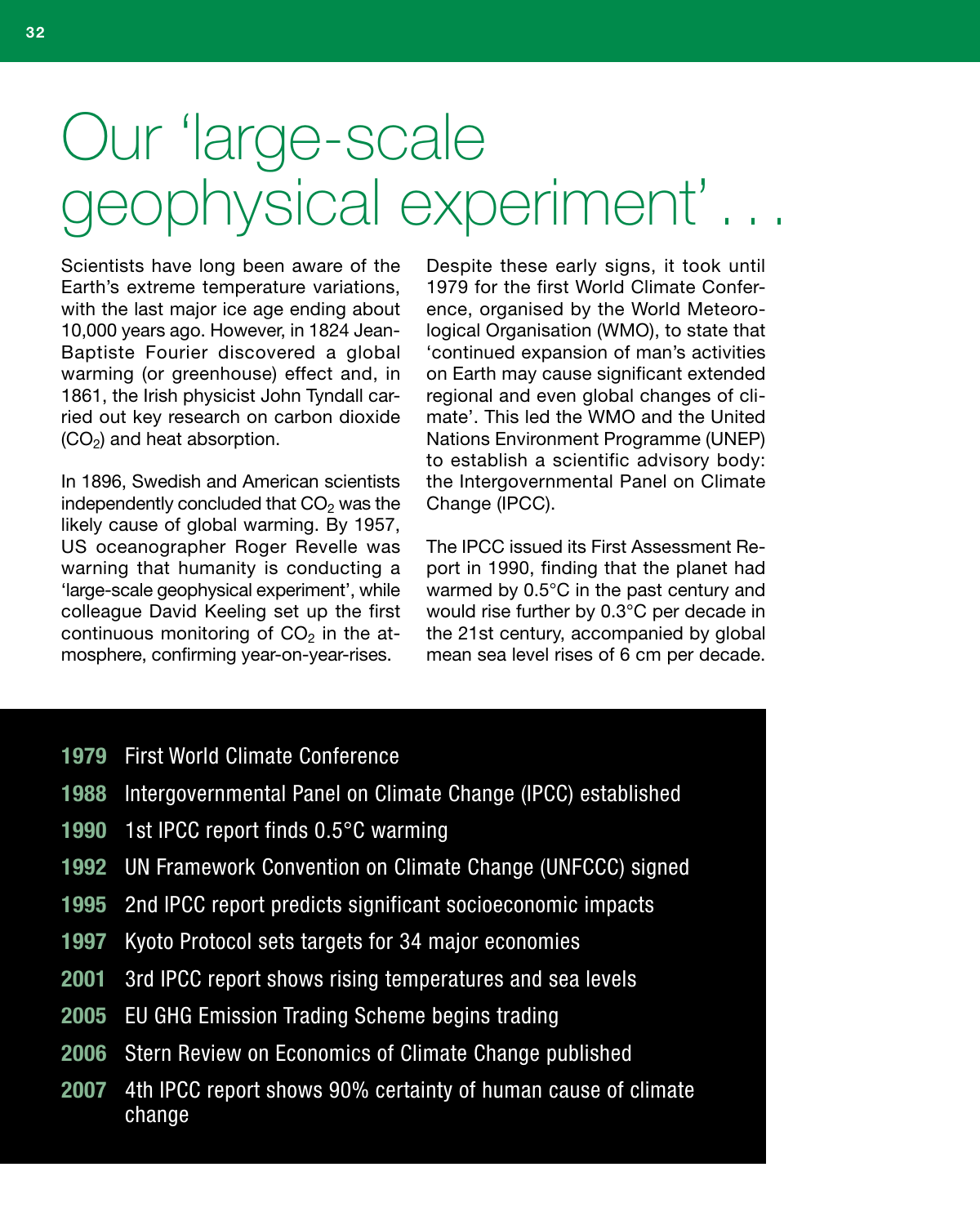Convinced that the world needed a global policy response, the UN established the Framework Convention on Climate Change (UNFCCC), which 154 nations (including the US) signed at the Rio 'Earth Summit' in 1992.

In 1995, the IPCC Second Assessment Report confirmed that concentrations of greenhouse gases (GHGs) were continuing to increase, and that the socioeconomic impacts of climate change were significant, while the UNFCCC began negotiations on an international agreement to limit the emission of GHGs. The result was the Kyoto Protocol, adopted in 1997, which: (1) set mandatory targets for emission reductions for the world's 38 leading economies, and (2) proposed three flexible market mechanisms for achieving these reductions through carbon trading. The targets collectively amounted to a 5.2% global reduction in GHGs from these countries against 1990 levels by 2012.

Despite US opposition to the Protocol, momentum continued to build, with the EU launching its Emission Trading Scheme for  $CO<sub>2</sub>$  in 2005. In 2007, the UK's Stern Review, prepared by former World Bank Chief Economist Sir Nicholas Stern, warned that tackling climate change will now cost around 1% of global GDP, whereas the cost of not acting could be between 5% and 20%. Shortly thereafter, the IPCC released its Fourth Assessment Report, concluding with 90% confidence that human activity is causing climate change. It seemed the tide was turning, in no small part thanks to former US Vice-President Al Gore, who received an Oscar for his movie *An Inconvenient Truth*, and a Nobel Prize, shared with the IPCC. This seemed to mark the end of denial and the beginning of urgent global action on climate change.

## Intergovernmental Panel on Climate Change (IPCC)

The Intergovernmental Panel on Climate Change (IPCC) was founded in 1988 by the World Meteorological Organisation (WMO) and the United Nations Environment Programme (UNEP).

The IPCC is made up of: (1) *governments*, which set the work programme and accept, adopt and approve the IPCC reports; (2) *scientists*, who contribute to the IPCC reports as authors, contributors and reviewers; and (3) *people*: as a United Nations body, the IPCC work aims for the promotion of the UN human development goals.

The IPCC has a task force on national greenhouse gas inventories and three working groups, on: (1) scientific aspects, (2) the vulnerability of socioeconomic and natural systems, and (3) options for adapting to and mitigating climate change.

The IPCC has issued four main Assessment Reports: in 1990, 1995, 2001 and 2007.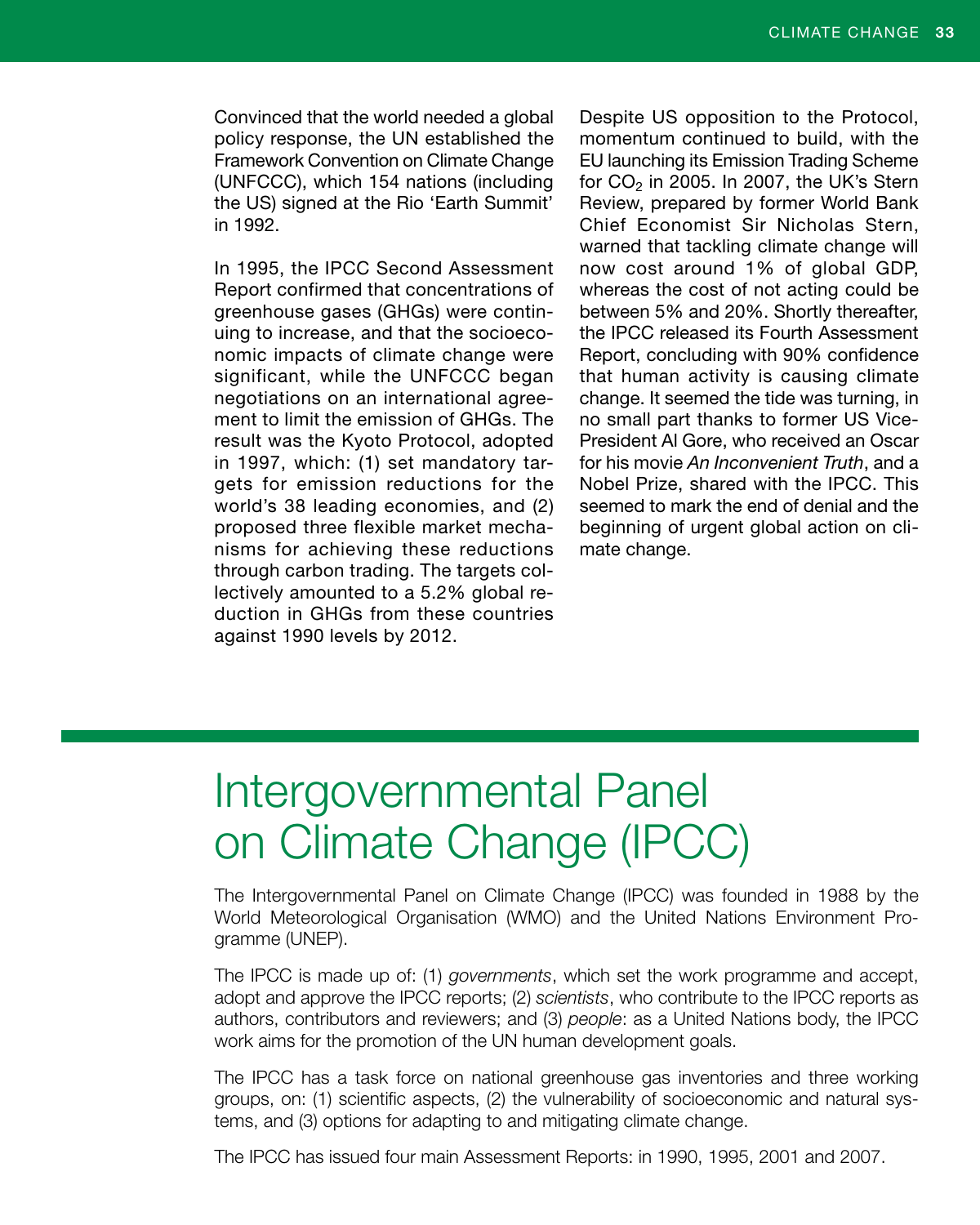#### **FACTBOX**

#### The IPCC Third Assessment Report in 2001 found that:

- Global average surface temperatures rose 0.6°C during the 20th century.
- Sea level rose between 0.1 and 0.2 metres during the 20th century.
- In the Northern Hemisphere, the increase in temperature in the 20th century was the largest of any century during the past 1,000 years.
- In the Northern Hemisphere, the 1990s were the warmest decade since records began in 1861, and 1998 was the warmest year since records began in 1861.
- There have been average decreases of about 10% in the extent of snow cover around the world since the late 1960s and global ocean heat content has increased since the late 1950s.
- There has been a 40% decline in Arctic sea-ice thickness during late summer to early autumn in recent decades and a slower decline in winter sea-ice thickness.
- Northern Hemisphere spring and summer sea-ice extent has decreased by about 10–15% since the 1950s.

#### The IPCC Fourth Assessment Report in 2007 found that:

- Global GHG emissions due to human activities have grown since pre-industrial times, with an increase of 70% between 1970 and 2004.
- Most of the observed increase in globally averaged temperatures since the mid-20th century is very likely due to the observed increase in anthropogenic (human-induced) GHG concentrations.

The economic implications of these IPCC findings led the 2007 Stern Review to conclude that the global cost of tackling climate change could now be as little as 1% of global annual GDP, but inaction could result in costs of between 5% and 20%.

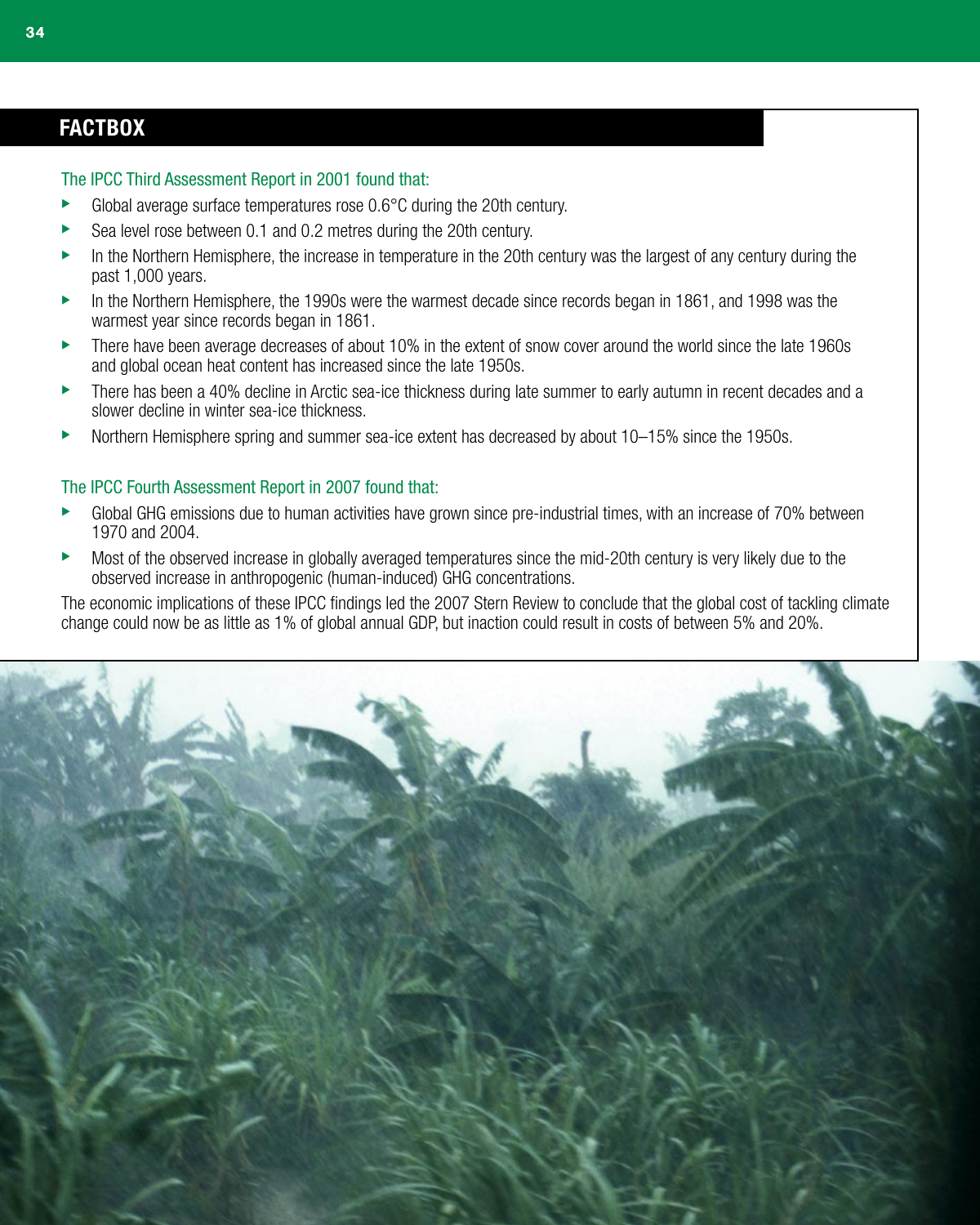### The Kyoto Protocol

The Kyoto Protocol is an international policy under the UN Framework Convention on Climate Change (UNFCCC) which commits specified countries to stabilise their greenhouse gas (GHG) emissions.

The Protocol covers six of the most important GHGs: carbon dioxide  $(CO<sub>2</sub>)$ , methane  $(CH<sub>d</sub>)$ , nitrous oxide (N<sub>2</sub>O), hydrofluorocarbons (HFCs), perfluorocarbons (PFCs) and sulphur hexafluoride ( $SF<sub>6</sub>$ ).

The Protocol was adopted in 1997 and entered into force in 2005. Most notable among those who had not yet ratified was the United States.

The Protocol sets GHG emission reduction targets, to be achieved by 2012, for 38 developed countries (Annex 1 countries). Developing countries (non-Annex 1 countries) do not have targets.

On average, the GHG targets are equivalent to a 5.2% reduction against a 1990 baseline, but they range from an increase of 10% (Iceland) and 8% (Australia) to a decrease of 7% (USA) and 8% (EU).

There are three flexible market mechanisms for carbon trading between 2008 and 2012 under the Protocol: (1) Emissions Trading, (2) Joint Implementation (JI) and (3) the Clean Development Mechanism (CDM).

Negotiations to replace the Kyoto Protocol after 2012 started in Bali in December 2007.



Notes: Year 2004 distribution of regional per capita GHG emissions (all Kyoto gases, including those from land use) over the population of different country groupings. The percentages in the bars indicate a region's share in global GHG emissions.  $FIT = Fconomics in Transition$ 

#### Figure 5  $CO<sub>2</sub>$  emissions by region (2004)

Source: IPCC, 2007: Summary for Policymakers. In: *Climate Change 2007: Mitigation. Contribution of Working Group III to the Fourth Assessment Report of the Intergovernmental Panel on Climate Change* [B. Metz, O.R. Davidson, P.R. Bosch, R. Dave, L.A. Meyer (eds.)], Cambridge University Press, Cambridge, United Kingdom and New York, NY, USA.

Tropical storms are increasing in frequency and intensity Photodisc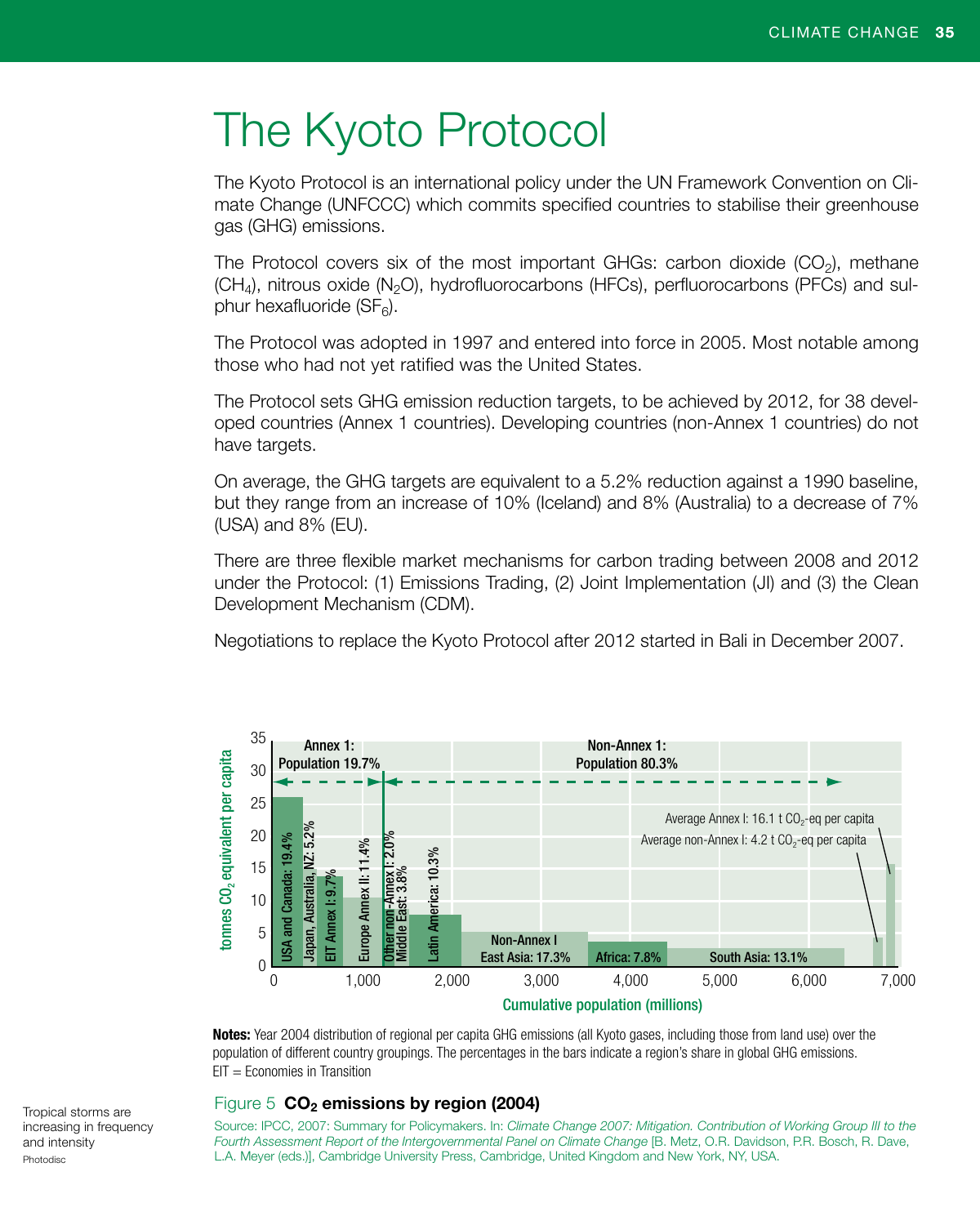#### **FACTBOX**

- From 1996 to 2005, the GHG emissions for Annex I countries (excluding from land use, land use change and forestry) decreased by 2.8%, although they increased by 2.6% since 2000.
- **EXECC** estimates that around 2,900 Clean Development Mechanism (CDM) projects under the Kyoto Protocol will generate 2.6 billion Certified Emission Reductions (CERs) by 2012.
- $\blacktriangleright$  The EU Emission Trading Scheme (EU ETS) the world's first large-scale emissions trading programme under the Kyoto Protocol — was launched in 2005, covering around 12,000 installations in 25 countries and 6 industrial sectors.
- $\blacktriangleright$  The carbon market grew to US\$30 billion in 2006, three times greater than the previous year. The market was dominated by \$25 billion under the EU ETS.
- Project-based activities primarily through the CDM and JI grew sharply to a value of about US\$5 billion in 2006. The voluntary market for reductions by corporations and individuals also grew strongly to an estimated US\$100 million in 2006.
- $\blacktriangleright$  New Energy Finance estimates that the US will have a \$1 trillion emissions trading market by 2020 if the policy trend towards a cap-and-trade system continues.



**TEFFICIES AND DISPONSCIONS CONFIDENT COMPONENT AND ALLOCATED SEFENSE DEMANDED AS A LEGACIONS SYSTEMS,**<br>TENEWABLE ENERGY and clean coal. RENEWABLEENERGYANDCLEANCOAL **Note:** The US share of emissions could, in this Natural Resources Defense Council scenario, be achieved by efficiency gains.

#### Figure 6 **'Princeton Wedges': technologies to stabilise climate change**

Source: Daniel A. Lashof and David G. Hawkins, Natural Resources Defense Council, in Robert H. Socolow and Stephen W. Pacala, 'A Plan to Keep Carbon in Check', *Scientific American*, September 2006